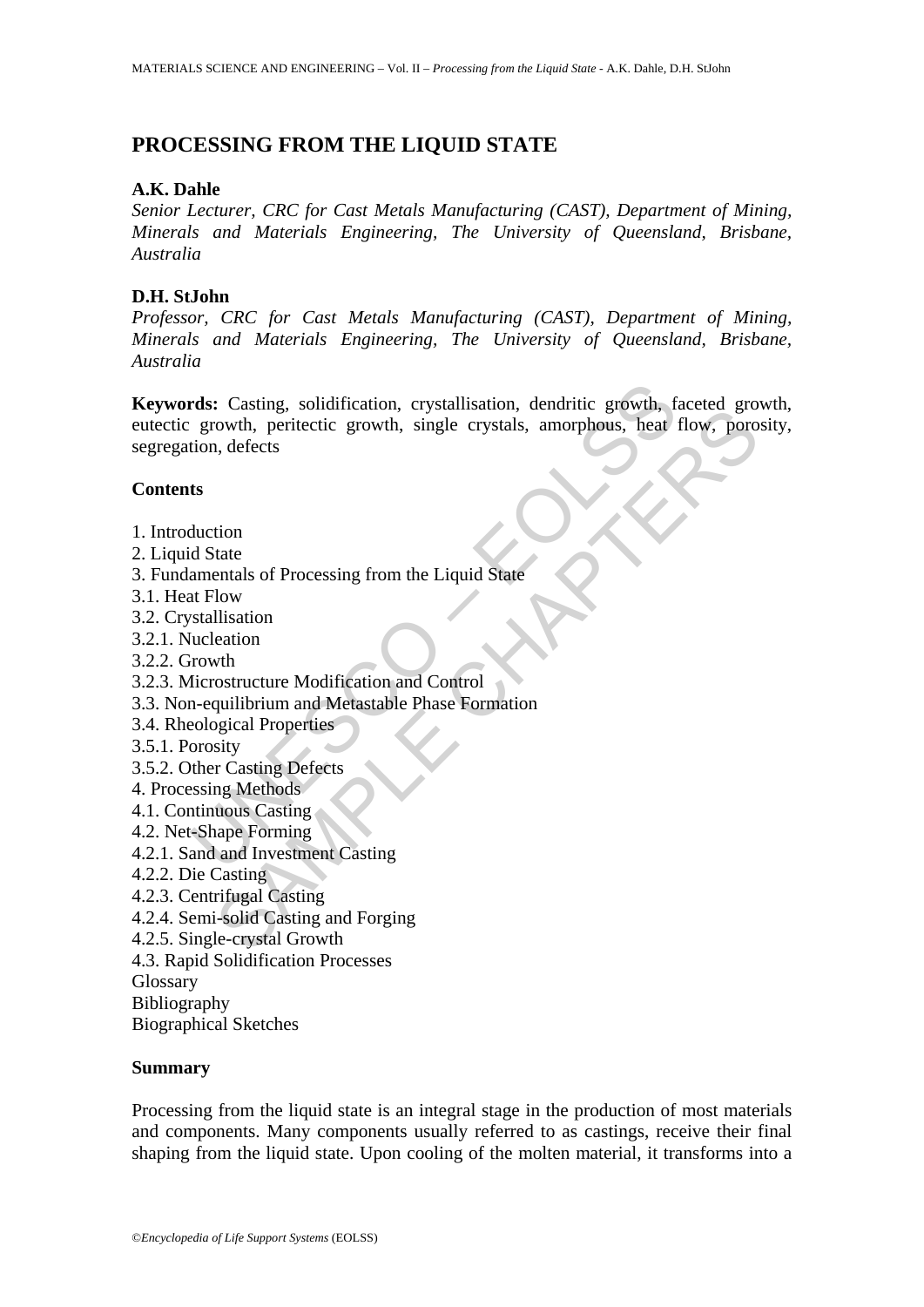solid that can either be crystalline or non-crystalline. Crystallisation occurs by a process of nucleation and growth, while these mechanisms are suppressed when a noncrystalline material forms. The crystallisation process has significant impact on the rheological properties of the semi-solid material and these properties control the response of the material to stresses developed or applied during casting and therefore have significant impact on the formation of defects. Defects may impair the properties of the product, even making them unsuitable for certain applications.

Several techniques exist commercially for controlled processing from the liquid state. For metals, these are termed casting processes. These can be continuous or semicontinuous for the production of semi-finished products at high productivity and low cost, or they are aimed at net-shape production of castings.

## **1. Introduction**

duction<br>derials, particularly metals, are processed from the liquid state a<br>doduction route. Many metals are produced in smelling operation<br>sextacted from the ore as a liquid. Most recycling operations<br>eedstock to produce ction<br>etion<br>etion<br>crials, particularly metals, are processed from the liquid state at some stag<br>etcion route. Many metals are produced in smelting operations in which<br>tracted from the ore as a liquid. Most recycling operat Most materials, particularly metals, are processed from the liquid state at some stage in their production route. Many metals are produced in smelting operations in which the metal is extracted from the ore as a liquid. Most recycling operations also remelt the input feedstock to produce a larger mass of material. Liquid processing operations therefore nearly always precede other manufacturing operations, for example mechanical forming. A liquid material contains much more heat than a solid material and therefore liquid forming processes rely on the controlled extraction of heat. During the cooling process the liquid is transformed into a solid with a certain size, shape and structure. The advantage of shaping with a liquid material is that it has high formability because of the low strength and viscosity of molten materials compared with solids. Components with complicated shapes can therefore be easily manufactured. Furthermore the presence of a material in the liquid state allows for control of its composition (the mixture of elements) and alloys are therefore almost always produced in the liquid state.

Liquid forming operations are commonly termed casting processes, and cooling of the liquid causes a transformation into a solid by a process termed solidification. Solidification results in a solid material that is either crystalline or non-crystalline (amorphous or glassy), and it is the solidification process that governs the properties of the final solid product. Because solidification is an integral part of most fabrication processes it is very important to control the solidification process so as to optimise the material's structure. The structure governs the properties that can finally be achieved. For example, defects formed during solidification are difficult to eliminate and can remain in the material throughout the manufacturing process.

Historically it is thought that mankind first processed materials from the liquid state in the period between 5000 and 3000 BC, and quite advanced lost wax casting of copper began in the Bronze Age. With the discovery of new metals and alloys, new techniques were developed and refined. A wide range of techniques is now available to process materials from the liquid state. They differ widely in their size, capacity, capital and operating cost, energy and personnel requirements, and in the degree of control required to produce a suitable product. Although casting processes have existed for many millennia, their development is still continuing and new techniques are being invented.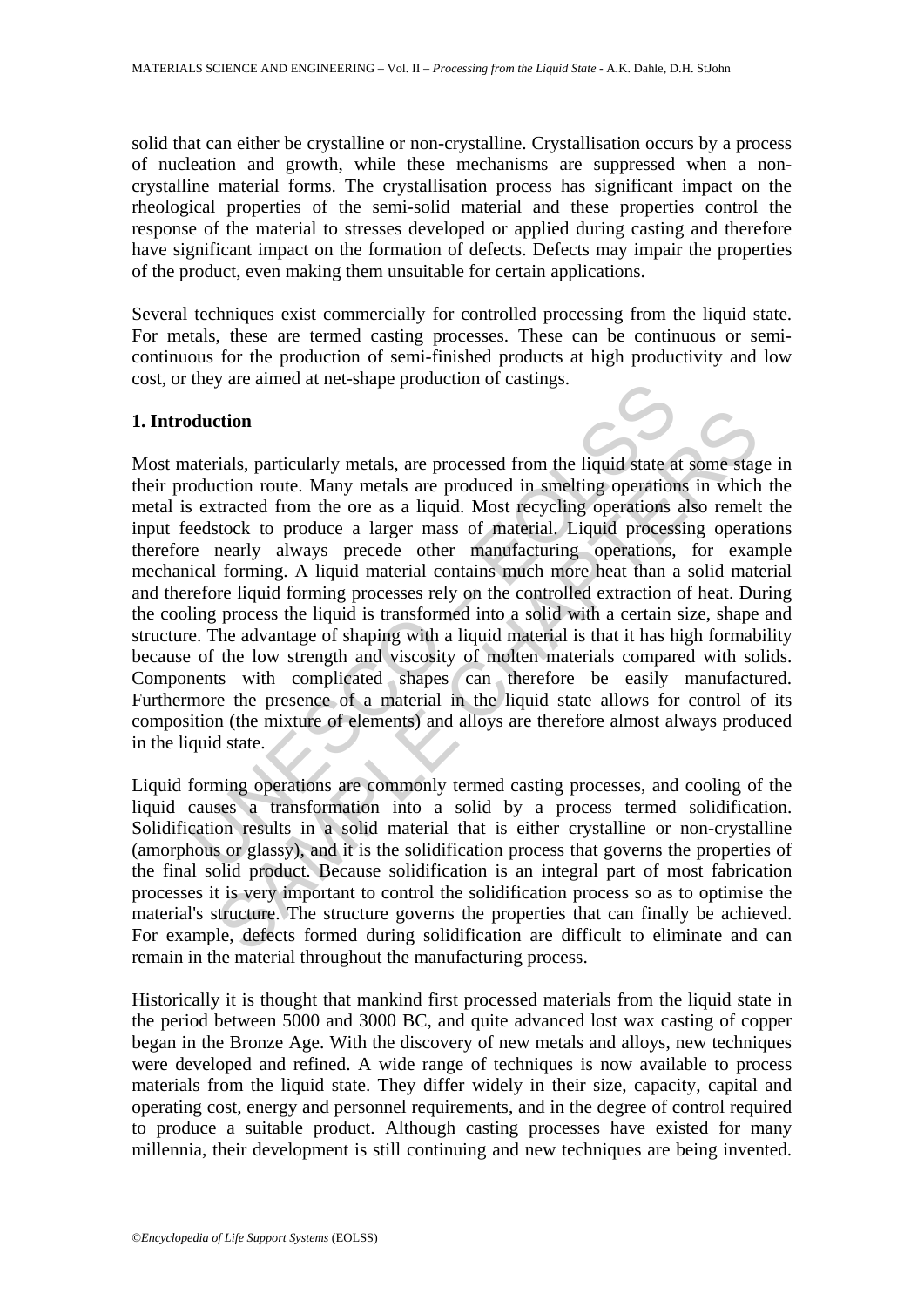The main materials processed from the liquid state include metals and alloys, polymers and glassy ceramics.

A division can be made between casting techniques that produce a semi-finished product and those where casting represents the final shaping process. We have chosen to use the above two categories to separate the different casting processes. Casting techniques used for metals and metal alloys are presented in the section on processing methods, although the general principles discussed can be applied to all materials taking into account their inherent characteristics and manufacturing objectives. This article begins with a description of the principal mechanisms involved in controlling liquid processing methods, before a more detailed description and discussion of different manufacturing processes is given.

## **2. Liquid State**

The liquid state is one of the three basic states of matter, the others being gas and solid. A material is liquid when the temperature is between the melting point and the boiling point. In the liquid state there is only short-range order, and the atoms or molecules or ions are in continuous random motion. Liquids takes up the shape of their container. The ability of the liquid to flow, ie. its response to a shear stress, is described by its viscosity. Pure materials melt and solidify at a single temperature.

id State<br>id atte is one of the three basic states of matter, the others being<br>id state is inquid when the temperature is between the melting point in<br>the liquid state three is only short-range order, and the atoms of<br>in co State<br>state is one of the three basic states of matter, the others being gas and s<br>is liquid when the temperature is between the melting point and the boi<br>e liquid state there is only short-range order, and the atoms or mo When a material consists of more than one element (ie. an alloy), such as most engineering materials, there is not a definite melting point. The material instead melts over a range of temperatures in which both solid and liquid coexist and where the fraction of solid increases with decreasing temperature. This is often called the freezing range, or the mushy zone, and can vary from only a few degrees, to several hundred degrees in some alloys. The viscosity in this temperature range therefore increases with decreasing temperature as the fraction of solid increases. The thermal and physical properties of the liquid are generally different from those of the solid state.

Molten metals, such as aluminium and magnesium, react quite easily with oxygen in the atmosphere. The surface of the liquid towards the atmosphere will therefore consist of a thin layer of oxide. When the surface film on the liquid is broken, the exposed metal will rapidly react and reform the continuous protective oxide layer. However, the presence of the oxide film has been suggested to represent a problem if not properly controlled. This is discussed further in Section 3.5.1 on Porosity.

One advantage of the liquid state is the ease of forming because of the low viscosity. Complicated shapes can therefore be made with relative ease and at a low cost. Furthermore it is relatively easy to mix materials in the liquid state to produce materials with specifically tailored compositions.

## **3. Fundamentals of Processing from the Liquid State**

In order to understand characteristics of the range of liquid processing or casting technologies and the differences between them it is necessary to consider the objective of each casting method. Generally a manufacturing operation is chosen because of its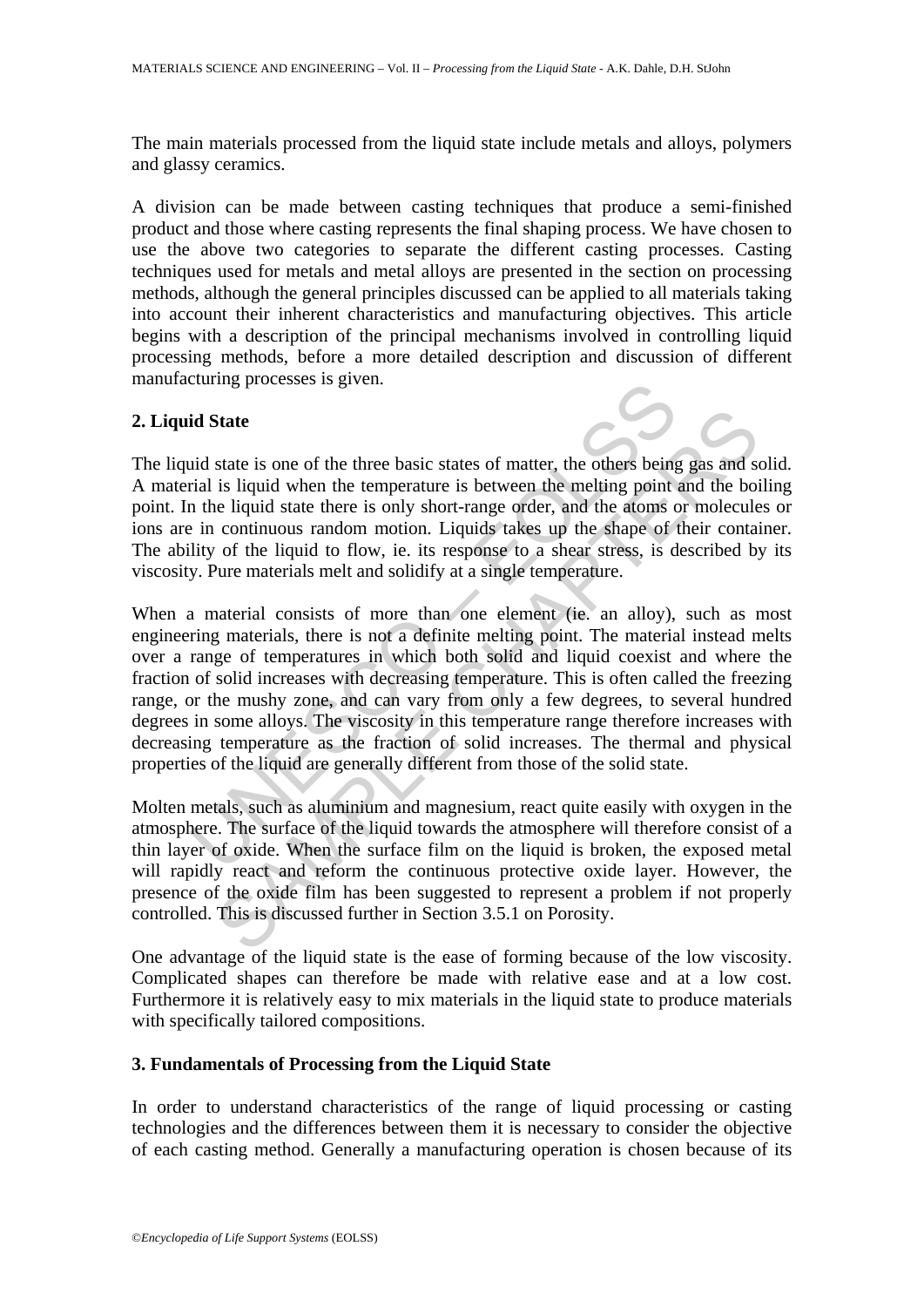cost per item and whether it can generate a product with the desired characteristics such as size, shape and properties. The properties of the final product are generally determined by the internal structure (microstructure) of the product, and this structure is strongly dependent on the material composition, processing method and processing conditions. This is described further in the following sections.

## **3.1. Heat Flow**

are. a) actoss the muly inquia zone. y) actoss the mould, e) the mould-air interferee, d) across the mould, e) the mould-air interferon rate often controls the productivity of the production process and the methanical prop The offern controls the productivity of the production process and variate offern controls the productivity of the production process and variate offerne different casting methods. The cooling rate of the metal is for cont When a liquid, or molten, material is cast, the extraction of heat from the material occurs through a series of different media. One or a combination of these media are quite frequently the rate-limiting step of the process. The thermal resistances that are involved are: a) across the fully liquid zone, b) across the solidifying metal, c) the metal-mould interface, d) across the mould, e) the mould-air interface. The heat extraction rate often controls the productivity of the production process and varies significantly between different casting methods. The cooling rate of the metal is very important for controlling the internal structure of the product and therefore has a major impact on the mechanical properties, such as strength and ductility. Heat transfer may occur by conduction, convection and radiation and the significance of each depends on the casting technique used.

- -
- -
- -

TO ACCESS ALL THE **34 PAGES** OF THIS CHAPTER, Visit: http://www.eolss.net/Eolss-sampleAllChapter.aspx

#### **Bibliography**

ASM Handbook, Vol. 15 - Casting, ASM International, 1988 [A book covering most aspects of casting and solidification]

D.H. StJohn, Freezing Diagrams Parts I and II, *Metallurgical Transactions A*, 20A, 287-309, 1989 [Papers describing the principles of freezing diagrams]

John Campbell: Castings, Butterworth-Heinemann Ltd., London, 1991 [A book with practical aspects of casting]

W. Kurz and D.J. Fisher, Fundamentals of Solidification, Third Edition, Trans-Tech Publications, Aedermannsdorf, 1989 [A book describing the details of solidification theory]

#### **Biographical Sketches**

**Dr Arne K. Dahle** has a MSc and PhD in Metallurgy from the Norwegian University of Science and Technology in Trondheim, Norway. From 1997 he has been a Lecturer and now Senior Lecturer in Solidification Technology in the Department of Mining, Minerals and Materials Engineering at the University of Queensland. He is also involved in the Co-operative Research Centre for Cast Metals Manufacturing (CAST). His major research interest is the solidification and casting of light metals and he has published about 90 international journal and conference papers in the areas of casting, solidification